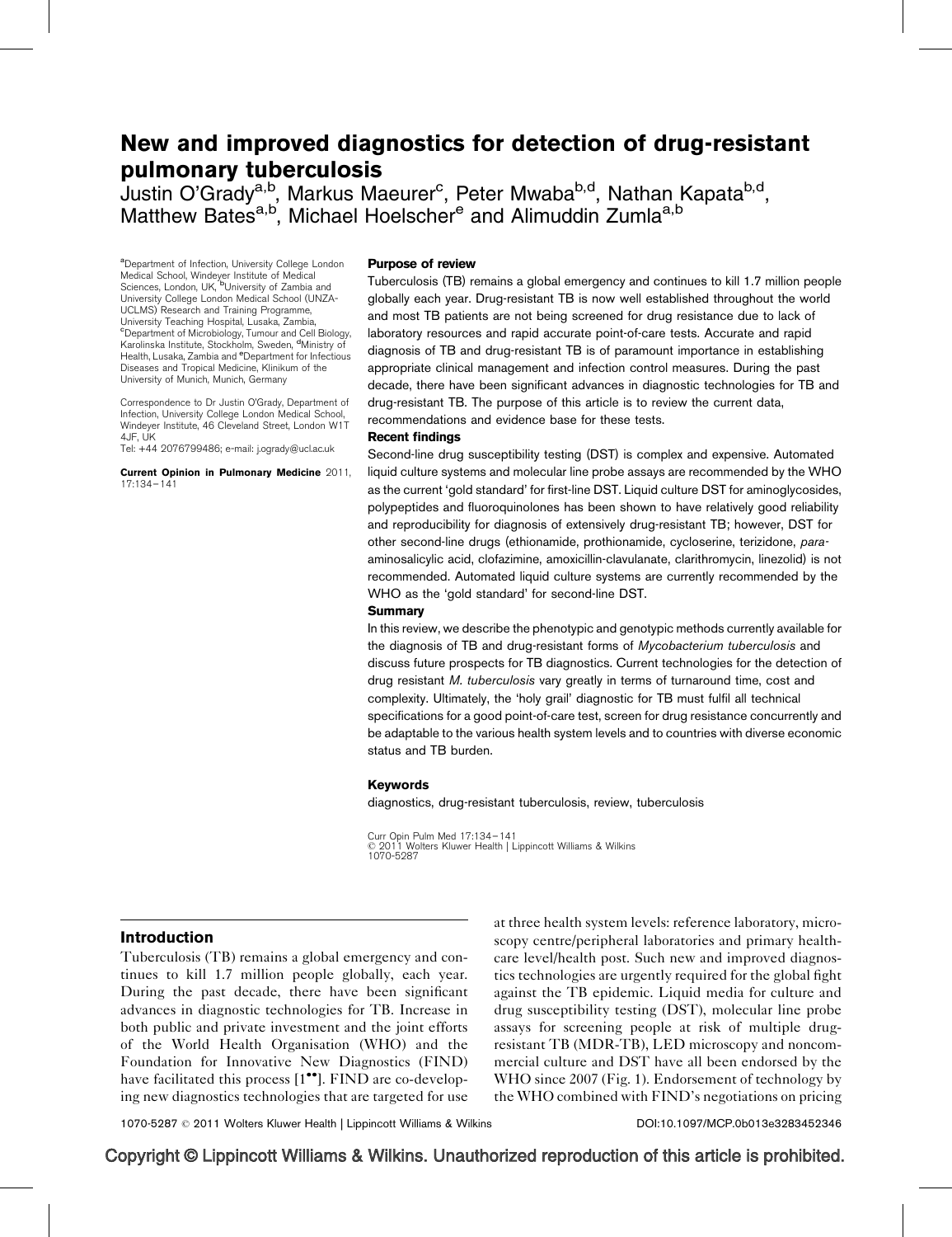<span id="page-1-0"></span>with industry has made new and improved diagnostics more affordable and feasible, for the first time, for developing countries  $[1^{\bullet \bullet}].$  $[1^{\bullet \bullet}].$  $[1^{\bullet \bullet}].$  $[1^{\bullet \bullet}].$ 

Widespread incorrect use of isoniazid and rifampicin over the past decades has resulted in emergence and spread of MDR-TB and extensively drug-resistant TB (XDR-TB) globally. These difficult to treat, drug-resistant forms of TB are increasingly seen in Asia, eastern Europe, South America and sub-Saharan Africa, disrupting TB and HIV control programmes  $[3,4,5^{\bullet},6,7^{\bullet\bullet},8^{\bullet\bullet}]$  $[3,4,5^{\bullet},6,7^{\bullet\bullet},8^{\bullet\bullet}]$  $[3,4,5^{\bullet},6,7^{\bullet\bullet},8^{\bullet\bullet}]$  $[3,4,5^{\bullet},6,7^{\bullet\bullet},8^{\bullet\bullet}]$  $[3,4,5^{\bullet},6,7^{\bullet\bullet},8^{\bullet\bullet}]$  $[3,4,5^{\bullet},6,7^{\bullet\bullet},8^{\bullet\bullet}]$  $[3,4,5^{\bullet},6,7^{\bullet\bullet},8^{\bullet\bullet}]$  ([Fig. 2\)](#page-2-0). Each year, an estimated half a million MDR-TB cases develop, of which only around 7% are diagnosed. In the 27 highburden MDR-TB countries, only 1% of new TB patients had DST performed in 2008 because of a lack of laboratory capacity  $[8\degree, 9]$  $[8\degree, 9]$ . As a result, patients with drugresistant TB may be inappropriately treated, drug-resistant *Mycobacterium tuberculosis* strains may spread in the community and amplification of resistance may occur [\[10](#page-6-0)<sup>°</sup>[\]](#page-6-0). Accurate and rapid diagnosis of drug-resistant TB is of paramount importance in establishing appropriate clinical management and infection control measures  $[1^{\bullet\bullet},7^{\bullet\bullet}].$  $[1^{\bullet\bullet},7^{\bullet\bullet}].$  $[1^{\bullet\bullet},7^{\bullet\bullet}].$  $[1^{\bullet\bullet},7^{\bullet\bullet}].$  $[1^{\bullet\bullet},7^{\bullet\bullet}].$ 

The 'gold standard' method for *M. tuberculosis* DST is the indirect 1% proportion method. This method was developed in the 1960s and is still used in many laboratories, especially in developing countries, because it is inexpensive and easily accessible [\[11\].](#page-6-0) Because of the long turnaround time (weeks to months) associated with such conventional DST methods, several new approaches have been developed for faster detection of drug-resist-

### Key points

- New and improved methods for the detection of drug-resistant tuberculosis (TB) are described in this review.
- $\bullet$  Phenotypic *M. tuberculosis* drug susceptibility testing (DST) methods are inexpensive and accurate but time consuming.
- Genotypic *M. tuberculosis* DST methods are rapid and accurate but expensive.
- Second-line DST is complex and expensive.
- $\bullet$  The various *M. tuberculosis* DST methods described are all currently required to suit the diverse economic status and TB burden of countries worldwide and to suit the different health system levels.

ant TB. These methods can be divided into two categories: culture-based or phenotypic methods and nucleic acid-based or genotypic methods.

DST for first-line anti-TB drugs is most accurate for rifampicin (RIF) and isoniazid (INH) and less reliable and reproducible for streptomycin, ethambutol (EMB) and pyrazinamide (PZA). RIF resistance is a valid and reliable indicator of MDR-TB [\[12\]](#page-6-0). Automated liquid culture systems and molecular line probe assays are recommended by the WHO as the current 'gold standard' for first-line DST. Second-line DST is complex and expensive. Liquid culture DST for aminoglycosides, polypeptides and fluoroquinolones has been shown to have relatively good reliability and reproducibility for diagnosis of XDR-TB; however, DST for other second-line drugs

Figure 1 The Stop-TB Partnership's new diagnostics working group tuberculosis diagnostics pipeline



CRI, colorimetric redox indicator assay; DST, drug susceptibility test; LED, light-emitting diode; LPA, line probe assay; LTBI, latent tuberculosis infection; MODS, microscopic observation drug susceptibility; NAAT, nucleic acid amplification test; NRA, nitrate reductase assay; POC, point of care.<br>\*Manual NAAT: technology for MTB drug susceptibility testing. \*\*Manual NAAT: technology for MTB detection at the community healthcare level. Technologies in boxes: endorsed by WHO. Modified with permission from [\[2\]](#page-6-0).

# Copyright © Lippincott Williams & Wilkins. Unauthorized reproduction of this article is prohibited.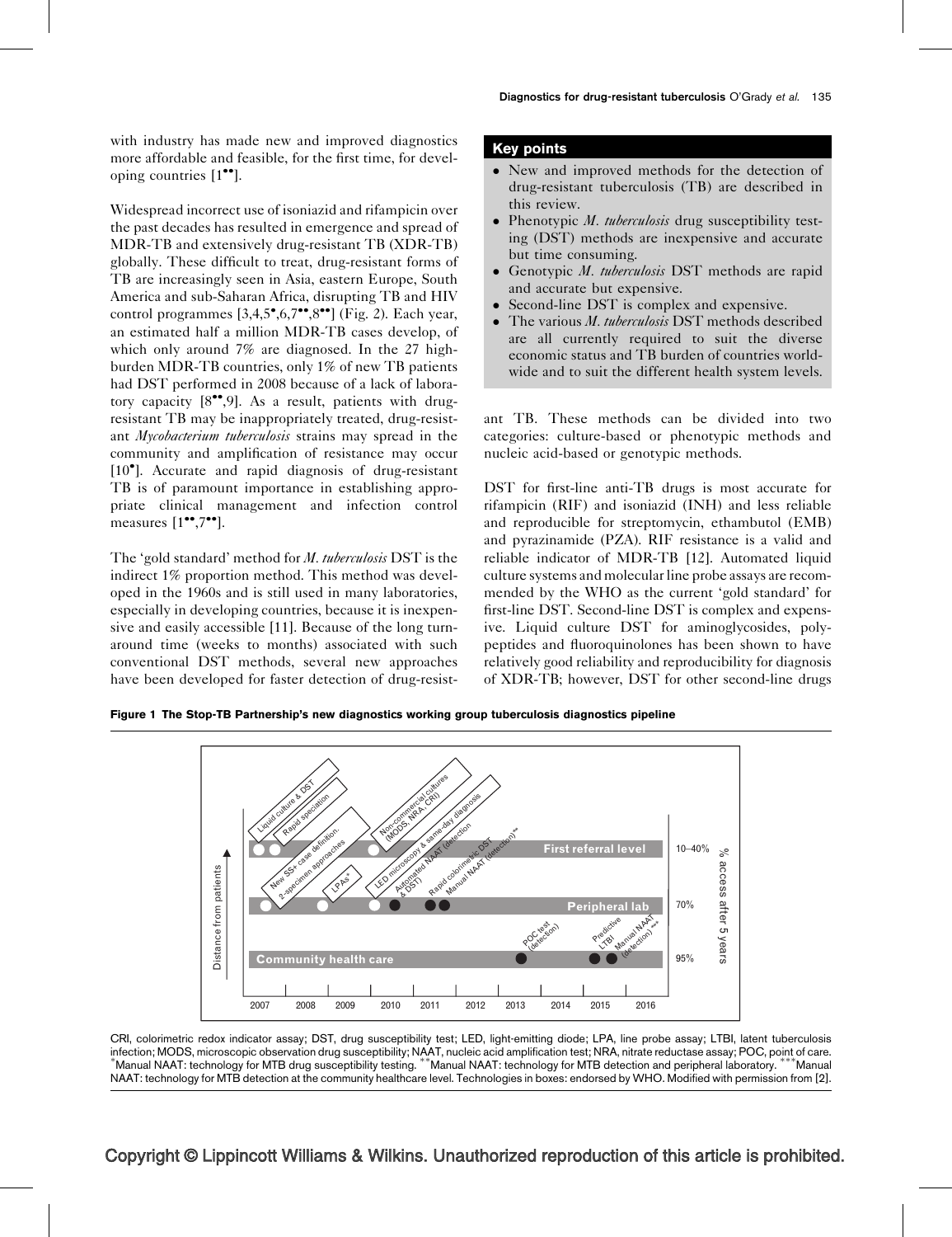

<span id="page-2-0"></span>Figure 2 Estimated percentage of multiple drug resistant tuberculosis among new tuberculosis cases, 2008<sup>a</sup>

(ethionamide, prothionamide, cycloserine, terizidone, para-aminosalicylic acid, clofazimine, amoxicillin-clavulanate, clarithromycin, linezolid) is not recommended [\[12\]](#page-6-0). Automated liquid culture systems are currently recommended by theWHO as the 'gold standard' for second-line DST  $[12,13\bullet$  $[12,13\bullet$ <sup>o</sup>[,14\]](#page-6-0). In this review, we describe the phenotypic and genotypic methods currently available for the diagnosis of drug-resistant forms of M. tuberculosis and discuss future prospects for TB diagnostics.

### Definitions of drug-resistant tuberculosis

MDR-TB is defined as resistance to the two key first-line anti-TB drugs, INH and RIF. XDR-TB is defined as TB caused by strains of *M. tuberculosis* resistant to at least INH and RIF (i.e. MDR-TB), plus any fluoroquinolone and at least one of three injectable drugs used in anti-TB treatment, capreomycin, kanamycin or amikacin  $[7^{\bullet\bullet}, 8^{\bullet\bullet}]$  $[7^{\bullet\bullet}, 8^{\bullet\bullet}]$  $[7^{\bullet\bullet}, 8^{\bullet\bullet}]$ .

### Phenotypic drug susceptibility testing

Culture-based or phenotypic DST methods are accurate and inexpensive but are disadvantaged by relying on the growth on *M. tuberculosis*, rendering them time consuming [\[15\]](#page-6-0). Phenotypic DST methods are performed on solid or liquid media as direct or indirect tests. Direct methods

are those used directly on patient samples where a set of drug-containing and drug-free media is inoculated directly with a patient specimen. Indirect DST involves inoculation of drug-containing media with a pure culture grown from the original patient specimen [\[12\].](#page-6-0) Commercial automated liquid culture DST methods have a relatively short turnaround time (because of sensitive automation and *M. tuberculosis*'s relatively faster growth in liquid compared with solid media) and are highly accurate but are expensive and require specialist equipment [\[16](#page-6-0) [\]](#page-6-0). The WHO considered evidence for the accuracy and role of a number of noncommercial culture-based methods that utilize widely available and inexpensive laboratory equipment and supplies and recommended selected methods as interim measures while capacity for automated culture DST and/or genotypic DST are being developed  $[1^{\bullet\bullet},17^{\bullet\bullet},18]$  $[1^{\bullet\bullet},17^{\bullet\bullet},18]$  $[1^{\bullet\bullet},17^{\bullet\bullet},18]$  $[1^{\bullet\bullet},17^{\bullet\bullet},18]$ . Microscopic observation drug susceptibility (MODS)  $[17$ <sup>\*\*</sup>[,19–21\]](#page-6-0) and colorimetric redox indicator (CRI) [\[22,23\]](#page-6-0) methods and the nitrate reductase assay (NRA)  $[15,24^{\bullet\bullet},25]$  $[15,24^{\bullet\bullet},25]$  $[15,24^{\bullet\bullet},25]$  received WHO approval  $[17\text{'''}]$  $[17\text{'''}]$  $[17\text{'''}]$ . Such methods have similar accuracy to commercial liquid culture systems and could be implemented in high-burden, low-income settings with minimum cost; however, these tests require extensive operator training, standardization and quality assurance before implementation  $[1^{\bullet\bullet}]$  $[1^{\bullet\bullet}]$ .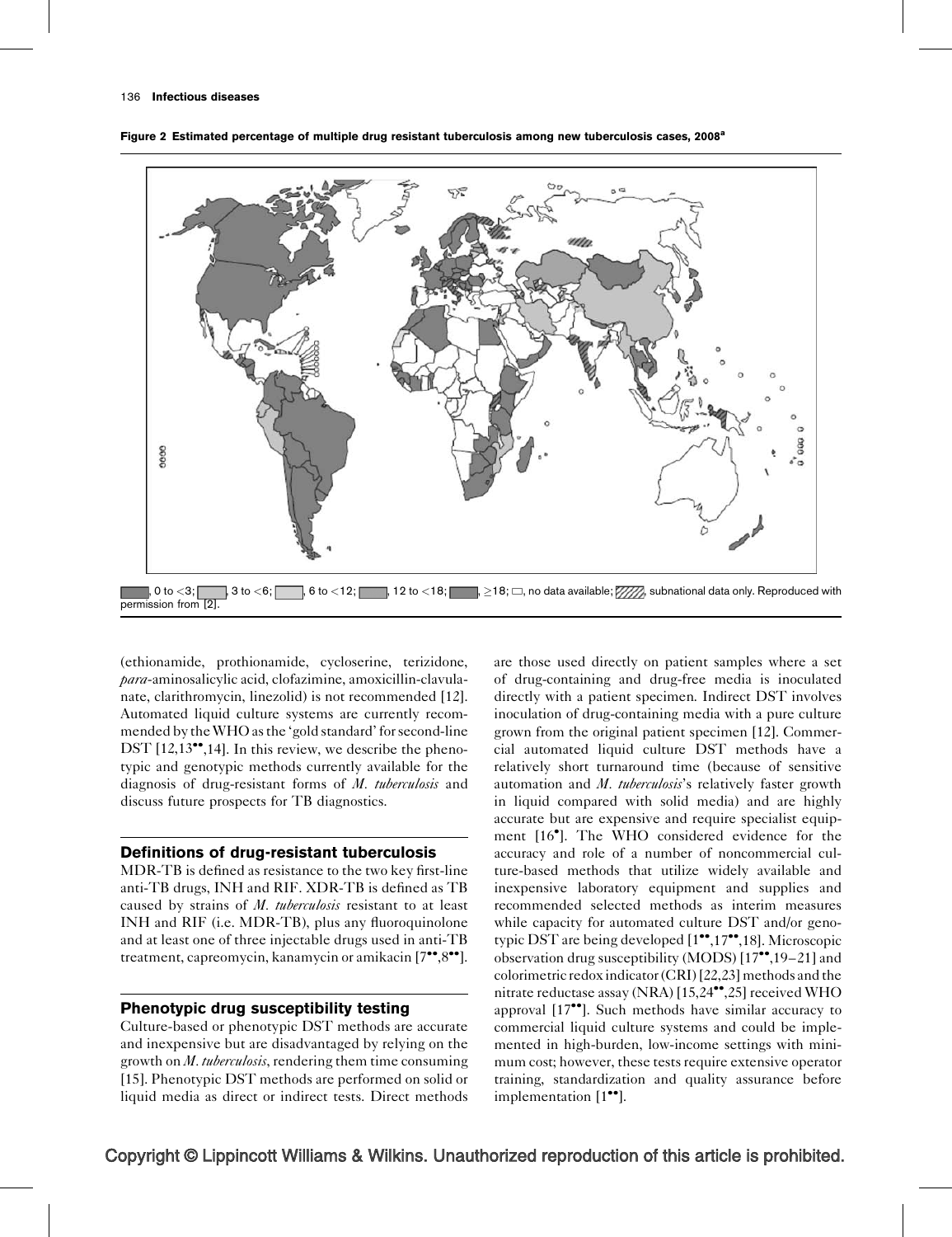# Commercial liquid culture drug susceptibility testing

The most commonly used commercially available automated liquid culture DST system is the BACTEC MGIT 960 system with the BACTEC MGIT 960 SIRE kit (Becton Dickinson, Franklin Lakes, New Jersey, USA). This is an indirect qualitative method for the detection of first-line drug resistance to streptomycin, INH, RIF and EMB [\[16](#page-6-0)<sup>°</sup>[\]](#page-6-0). The test, which is performed on M. tuberculosis complex (MTBC) positive culture, takes approximately 4–13 days to obtain a result. The test was developed with critical concentrations for streptomycin (1  $\mu$ g/ml), INH (0.1  $\mu$ g/ml), RIF (1  $\mu$ g/ ml) and EMB  $(5 \mu g/ml)$  that are slightly lower than the critical concentrations used in the proportion method test, in order to avoid false susceptibility results. A PZA DST kit is also available for the MGIT system. The test is based on growth of the MTBC isolate in a drug-containing tube compared with a drug-free tube (growth control). Continuous analysis of fluorescence by the BACTEC MGIT 960 instrument in the drug-containing tube compared with the fluorescence of the growth control tube is used to determine susceptibility results. The instrument automatically interprets these results and reports a susceptible or resistant result [\[16](#page-6-0) [,26\].](#page-6-0) This method has been demonstrated to be equivalent to the proportion method standard and has been endorsed by the WHO [\[27,28,29](#page-6-0) [\]](#page-6-0). Other nonradiometric automated liquid culture systems capable of M. tuberculosis DST include the BacT/ALERT MB (bioMerieux Inc., Durham, North Carolina, USA) system and the VersaTREK system (Trek Diagnostic Systems, West Lake, Ohio, USA) [\[28,30\].](#page-6-0)

# Microscopic observation drug susceptibility

MODS is a liquid culture-based test that can detect members of the MTBC in sputum and can assess INH and RIF susceptibility either directly on sputum samples or indirectly on M. tuberculosis isolates. This method utilizes the markedly faster growth of M. tuberculosis in liquid media than on solid media and the characteristic microscopic cording appearance of *M. tuberculosis* in liquid media. Cultures containing supplemented Middlebrook 7H9 medium are microscopically examined for microcolonies which can be detected in a median of 7 days. INH and RIF can be incorporated in the testing process to enable MDR-TB detection [\[21\]](#page-6-0). Drug-free and drugcontaining media are inoculated with specimens from patients or *M. tuberculosis* isolates, and cultures are microscopically examined. Growth of *M. tuberculosis* in drugfree media indicates a positive culture, whereas growth of M. tuberculosis in both drug-free and drug-containing media indicates resistance  $[17$ <sup>\*\*</sup>[,19,21\]](#page-6-0).

Meta-analysis of direct and combined (direct and indirect) testing of MODS performed by the WHO indicates that the method is 98% sensitive and 99% specific for the detection of RIF resistance and 91% sensitive for INH resistance [\[18\].](#page-6-0) High sensitivity and specificity are retained in direct MODS testing. The capability to perform MODS DST directly on sputum samples in a short timescale and the low cost of reagents are advantages of this technique [\[21\]](#page-6-0), but the WHO only endorses its implementation at reference laboratory level [\[18\]](#page-6-0).

# Colorimetric redox indicator methods

The principal of CRI methods is the reduction of a coloured indicator which is added to the culture medium after cultured *M. tuberculosis* have been exposed to the test antibiotic [\[30\]](#page-6-0). Drug resistance is detected by a change in colour of the indicator, which is directly proportional to the number of viable mycobacteria remaining in the medium after exposure to the antibiotic. Different indicators have been evaluated giving comparable results in agreement with the proportion method reference standard. Among the different growth indicators used are the tetrazolium salts XTT and MTT and the redox indicators Alamar blue and resazurin [\[31\].](#page-6-0)

Data analysis performed by the WHO showed that CRI methods are highly sensitive and specific for the detection of RIF and INH resistance (98 and 97% sensitive respectively; 99 and 98% specific, respectively) and these methods were endorsed by the WHO in 2010 [\[18\]](#page-6-0). CRI methods are indirect tests performed on *M. tuberculosis* isolates, therefore turnaround time to results is not faster than conventional phenotypic DST [\[18,31\].](#page-6-0)

# Nitrate reductase assay

The NRA, also known as the Griess method, is a simple technique based on the capacity of M. tuberculosis to reduce nitrate to nitrite. By incorporating 1 mg/ml potassium nitrate  $(KNO<sub>3</sub>)$  in Lowenstein–Jensen medium, the reduction of nitrate can be detected using the Griess reagent, which produces a coloured reaction [\[11\]](#page-6-0). In the presence of antibiotic at the critical concentration, development of a red–pink colour in the medium represents resistance. Susceptible strains lose the capacity to reduce nitrate in the presence of the antibiotic, thus produce no colour. The use of nitrate reduction as an indicator of growth, before colonies can be seen macroscopically, reduces the turnaround time to results compared with conventional methods [\[11\].](#page-6-0) The WHO recommends [\[18\]](#page-6-0) that the NRA be used as a direct test on smear-positive sputum specimens or as an indirect test on *M. tuberculosis* isolates grown from conventional solid culture. Data on combined (direct and indirect) use showed that the NRA is 97% sensitive and 100% specific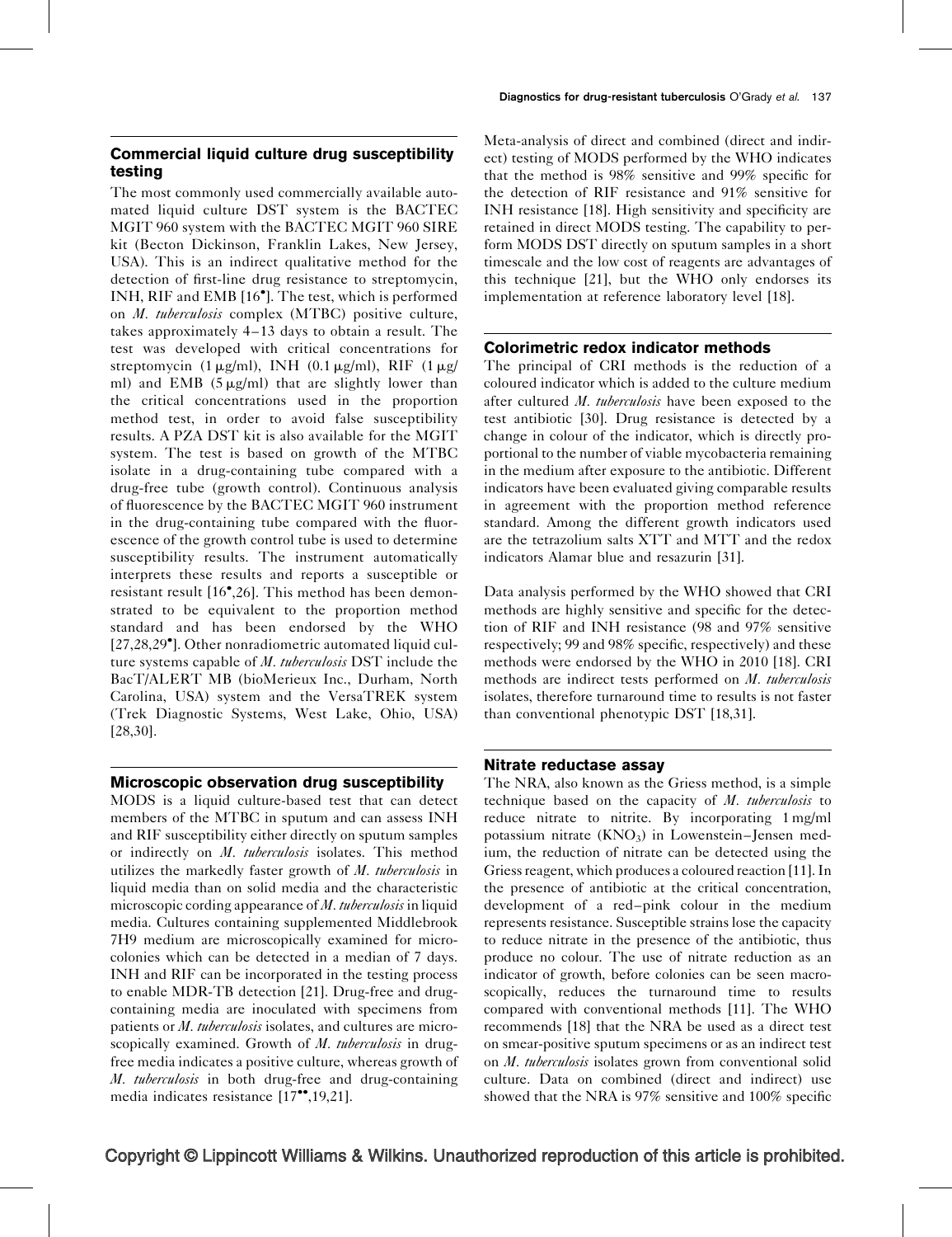for the detection of RIF resistance and 97% sensitive and 99% specific for detection of INH resistance [\[18\]](#page-6-0). Diagnostic accuracy data for direct testing alone does not differ significantly. Reagents for NRA are nonproprietary and relatively inexpensive, but indirect testing using NRA is not faster than conventional phenotypic DST using solid media [\[11,18\]](#page-6-0).

Other new and existing phenotypic DST methods, which have not been endorsed by the WHO, are reviewed elsewhere [\[30\]](#page-6-0) and include the slide-culture technique, mycobacteriophage-based methods including the FastPlaque assay and luciferase reporter phages, the E-test, the thin-layer agar method and the TK medium.

### Genotypic drug susceptibility testing

Several molecular diagnostics assays are commercially available for the detection of the MTBC, including the COBAS TaqMan MTB PCR test (Roche Diagnostics, Basel, Switzerland) [\[32](#page-6-0)<sup>••</sup>[\]](#page-6-0), artus *M. tuberculosis* PCR kits (Qiagen, Hamburg, Germany) [\[33\]](#page-6-0) and the Amplified Mycobacterium Tuberculosis Direct (AMTD) test (Gen-Probe Inc., San Diego, California, USA) [\[34](#page-6-0) [\]](#page-6-0). Recently, commercial and 'in-house' molecular diagnostics assays for the detection of the MTBC and the simultaneous detection of drug resistance have been described [\[35–40\].](#page-6-0) These methods are generally nucleic acid amplification tests (NAATs) and include hybridization assays (e.g. line probe assays), real-time PCR assays (often using molecular beacon probes) and sequencing assays. The most common mutations associated with drug resistance have been described and are publically available on the TB drug resistance mutation database [\[41](#page-7-0)<sup>••</sup>[\].](#page-7-0) Genotypic DST methods target these well characterized resistance associated mutations to identify drug resistant M. tuberculosis. One of the most important drugs in the treatment of TB is RIF and RIF resistance is particularly suitable for genotypic DST because 95% of RIF resistance associated mutations are present in an 81 bp region of the  $rpoB$  gene known as the rifampicin resistance determining region (RRDR) [\[36\].](#page-6-0) Molecular detection of resistance to other anti-TB drugs, such as INH and some second-line drugs, is more complex and requires detection of mutations in multiple genes for good correlation with phenotypic results. Accurate genotypic DST for first-line and second-line anti-TB drugs is, therefore, technically challenging. Improved multiplex-PCR technology and improved multianalyte detection technology will make genotypic DST a more powerful technique in future.

### Line probe assays

Line probe assays were endorsed by the WHO in 2008 for molecular detection of drug resistance from smearpositive patients at risk of MDR-TB [\[42\].](#page-7-0) Two commercial LPAs are currently available: the INNO-LiPA Rif.TB test (Innogenetics NV, Gent, Belgium) and the GenoType MTBDRplus test (Hain Lifescience GmbH, Nehren, Germany) [\[29](#page-6-0) [\].](#page-6-0) LPAs use a PCR/hybridization technique to identify members of the MTBC while simultaneously identifying drug-resistant strains by detecting the most common single nucleotide polymorphorisms (SNPs) associated with resistance. Metaanalyses have shown that LPAs are highly accurate for the detection of first-line drug resistance, especially in smear-positive sputum specimens [\[29](#page-6-0) [,39,43\].](#page-6-0) WHO analysis of systematic reviews and meta-analyses showed that LPAs are highly sensitive  $(>97%)$  and specific  $(299%)$  for the detection of RIF resistance, alone or in combination with INH (sensitivity  $\geq$ 90%; specificity  $\geq$ 99%), on isolates of *M. tuberculosis* and on smearpositive sputum specimens. Accuracy for detection of MDR-TB was 99%, which remained unchanged when RIF resistance alone was used as a proxy marker for MDR-TB [\[42\].](#page-7-0) Hain Lifesciences released the Geno-Type MTBDRs/ test in 2009, designed to test for resistance to second-line anti-TB drugs (fluoroquinolones, ethambutol, aminoglycosides and cyclic peptides), and which can be used in combination with the MTBDR*plus* test to identify XDR-TB [\[44–46\].](#page-7-0) The major advantage of LPAs is that they can be performed directly on smearpositive sputum samples, giving rapid (approximately 5 h) drug susceptibility results without the need for culture. Many laboratories now use LPAs as the primary method for DST on cultured isolates of *M. tuberculosis*, replacing phenotypic DST [\[29](#page-6-0) [\].](#page-6-0) The disadvantages of LPAs are that they are labour intensive and require highly trained personnel and dedicated laboratory space and equipment [\[47\]](#page-7-0).

# Xpert Mycobacterium tuberculosis/rifampicin assay

One of the most promising new point-of-care (POC) diagnostics technologies to be developed in recent years is the GeneXpert (Cepheid, Sunnyvale, California, USA). The GeneXpert machine is a fully automated closed system that performs both sample preparation and realtime PCR, producing results in less than 2 h [\(Fig. 3\)](#page-5-0). The Xpert MTB/RIF test, designed for the GeneXpert system, is capable of detecting the MTBC while simultaneously detecting RIF resistance (targeting the RRDR of the rpoB gene). Analytical sensitivity and specificity is 100% according to a recent study using RIF resistant and sensitive *M. tuberculosis* isolates and nontuberculosis bacteria, fungi and viruses [\[36\]](#page-6-0). A clinical validation study of the method was performed using 107 clinical sputum samples from suspected TB cases in Vietnam. The Xpert MTB/RIF test detected 29/29 (100% sensitivity) smear-positive culture-positive cases and 33/39 (84.6% sensitivity) smear-negative culture-positive cases,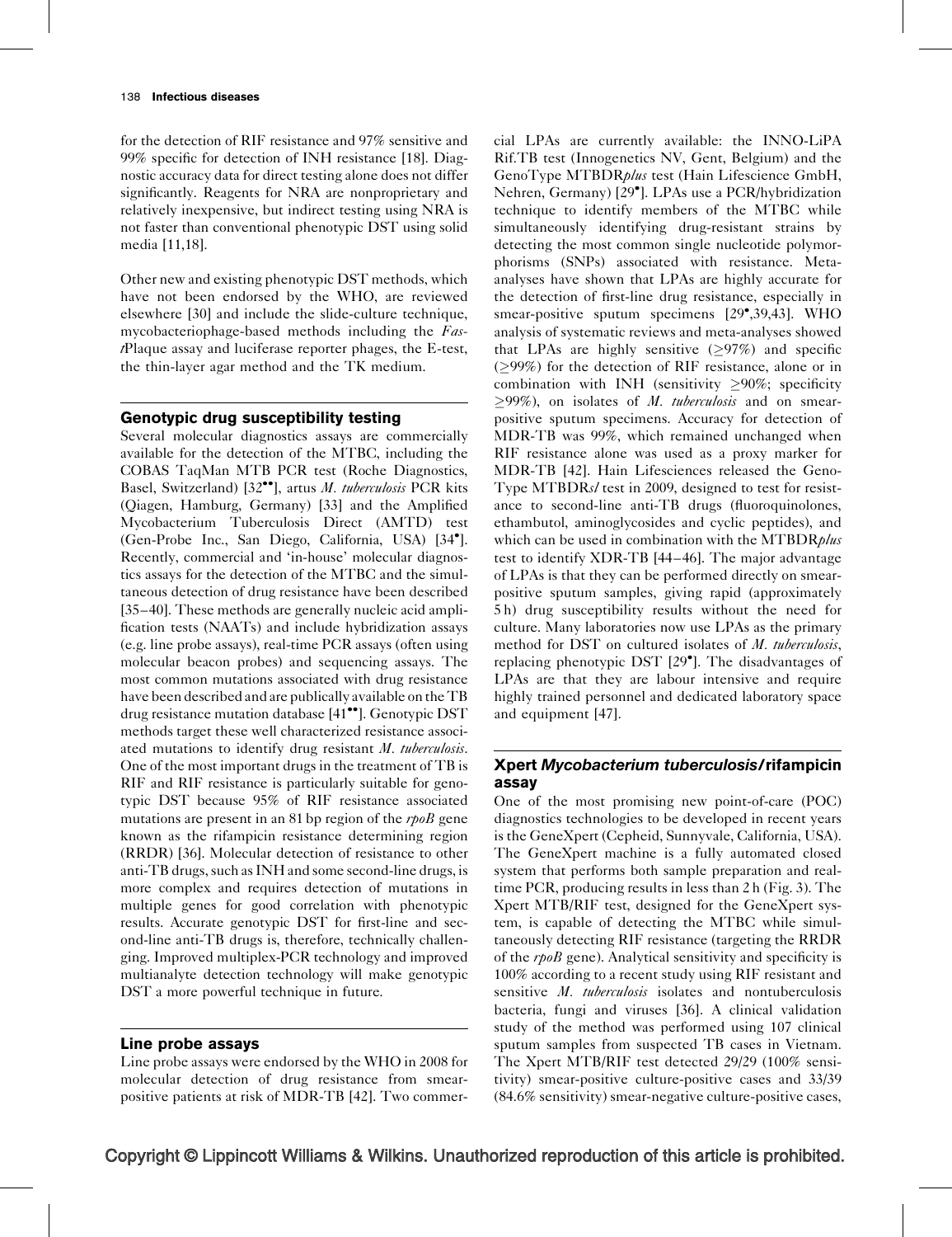<span id="page-5-0"></span>Figure 3 Cepheid GeneXpert IV and Xpert MTB/RIF test cartridge



From Cepheid, reproduced with permission.

and M. tuberculosis was not detected in 25/25 (100% specificity) of the culture-negative samples. In the same study, 64 smear-positive culture-positive sputa from patients previously treated for TB in Uganda were tested and the Xpert MTB/RIF test detected 63/64 (98.4% sensitivity) culture-positive cases and nine of nine (100% sensitivity) cases of RIF resistance. RIF resistance was excluded in 55/55 susceptible cases – 100% speci-ficity [\[48](#page-7-0)<sup>••</sup>[\]](#page-7-0). In a recent multicentre (Peru, Azerbaijan, South Africa and India) evaluation study of 1730 patients with suspected drug-sensitive or multidrug-resistant pulmonary TB published in the New England Journal of Medicine, a single Xpert MTB/RIF test was 98.2 and 72.5% sensitive on smear-positive  $(n = 561)$  and smearnegative  $(n = 171)$  TB patients, respectively, and the test was 99.2% specific [\[49](#page-7-0)\*\*[\]](#page-7-0). Compared to phenotypic DST, the MTB/RIF test correctly identified 200 of 205 patients (97.6% sensitive) with RIF-resistant bacteria and 504 of 514 (98.1% specific) with RIF-sensitive bacteria  $[49^{\bullet\bullet}]$  $[49^{\bullet\bullet}]$  $[49^{\bullet\bullet}]$ . The assay is designed for direct genotypic DST from unprocessed sputum or sediment from a concentrated specimen. Sample reagent is poured into the sample tube, incubated for 15 min, pippetted into the Xpert cartridge and inserted into the GeneXpert machine for processing. Highly trained staff are not required to run the machine or interpret the results [\[10](#page-6-0) [\].](#page-6-0) The Xpert MTB/RIF test has the potential to be used in moderately equipped laboratories; however, it is unlikely to be used as a POC diagnostic test in the most peripheral settings,

like rural health centres, due to poor infrastructure and limited resources [\[50\].](#page-7-0) The FIND-negotiated price for a four testing module GeneXpert machine is approximately US\$ 17 000 and the Xpert MTB/RIF tests cost approximately US\$ 17 per cartridge, but the price is likely to decrease as a result of increased sales related to endorsement of the technology by the WHO in Decem-ber 2010 [\[10](#page-6-0)<sup>°</sup>[,50\]](#page-6-0).

There is an urgent need for research on the implementation of the Xpert MTB/RIF test to determine its performance characteristics and the impact it has on patient outcomes when used in a variety of primary healthcare settings covering the wide range of available infrastructure. Other variables that may affect the tests overall performance are HIV prevalence, strain diversity, prevalence of specific drug resistance-conferring mutations, patient-related diagnostic delays and default rates [\[10](#page-6-0)<sup>°</sup>[\]](#page-6-0).

### Future prospects

The ideal TB diagnostic would be a simple, low-technology, rapid, POC test with accurate results that could simultaneously identify drug resistance. In 2009, an expert group led by Medecins Sans Frontieres developed a set of minimum technical specifications for new POC TB tests [\[51\].](#page-7-0) No existing test meets all of these specifications, although the Xpert MTB/RIF test meets the majority. Increased availability of funding and growing interest in new TB diagnostics and biomarkers have encouraged the development of several new POC tests for TB including improved serologic assays, hand-held molecular devices, breath-based assays for the detection of volatile organic compounds, microchip technologies and proteomics-based and metabolomics-based tests [\[29](#page-6-0) [\]](#page-6-0). As POC test technology advances, new POC TB and drug-resistant TB tests reach the market and competition increases, prices for such tests should reduce significantly [\[10](#page-6-0)°[,50,52\].](#page-6-0)

### Conclusion

Current technologies for the detection of drug-resistant M. tuberculosis vary greatly in terms of turnaround time, cost and complexity. Ultimately, the 'holy grail' TB diagnostic test that fulfils all technical specifications for a good POC test may be developed. Until then, different DST methods are required, suitable for countries with diverse economic status and TB burden and for the various health system levels.

#### Acknowledgements

A.Z., J.O.G., M.B., P.M. and M.H. receive support from the EU-FP7, EDCTP, EuropeAID-ADAT, M.M. from HLF and Vinnova, Sweden as well as from EDCTP and A.Z. from the UK MRC and the UK NIHR UCLH-CBRC.

There are no conflicts of interest.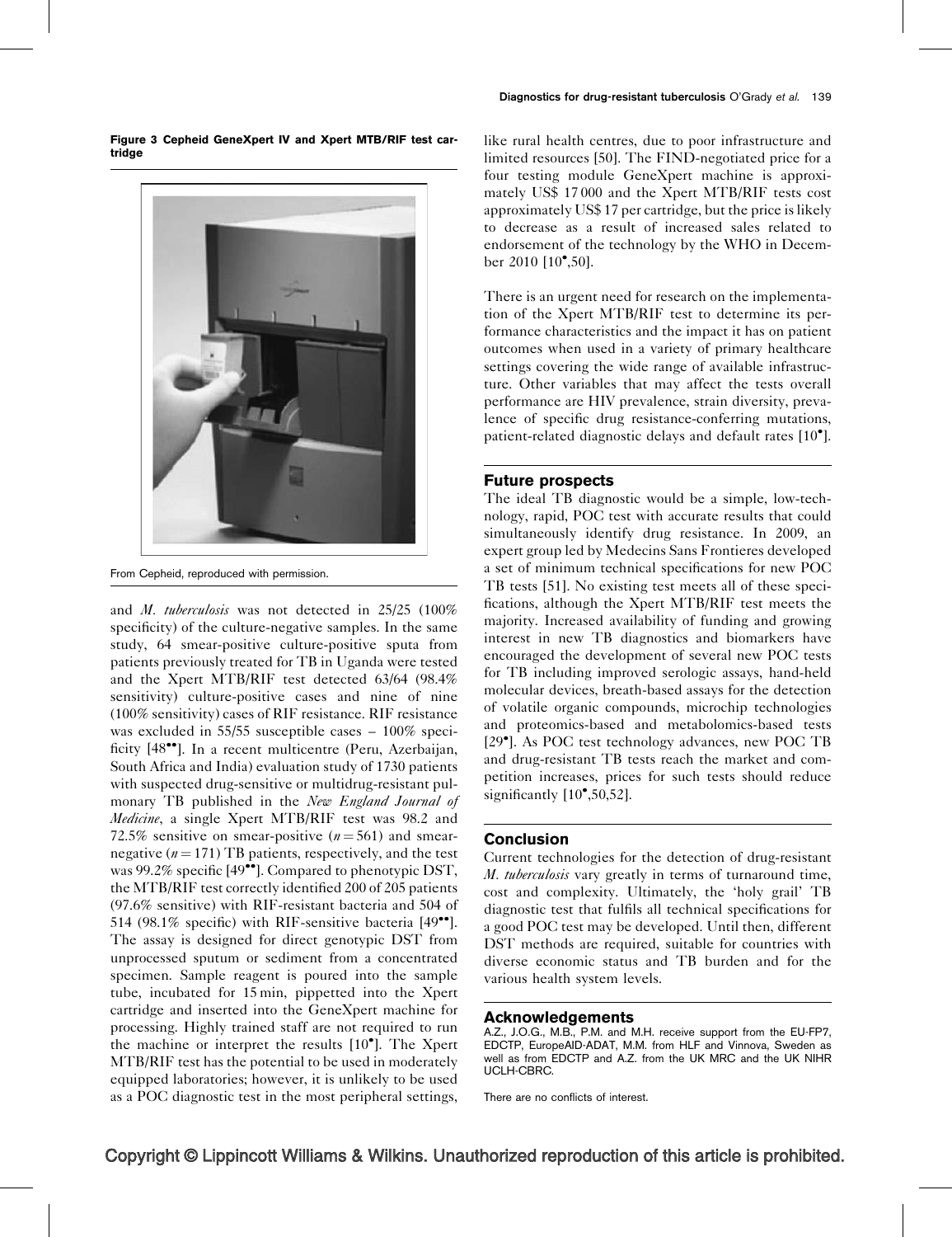#### <span id="page-6-0"></span>References and recommended reading

Papers of particular interest, published within the annual period of review, have been highlighted as:

- of special interest •• of outstanding interest
- 

Additional references related to this topic can also be found in the Current World Literature section in this issue (p. 210).

1 .. Wallis RS, Pai M, Menzies D, et al. Biomarkers and diagnostics for tuberculosis: progress, needs, and translation into practice. Lancet 2010; 375:1920–1937.

Comprehensive review of tuberculosis biomarkers and diagnostics.

- 2 Stop-TB Partnership. The global plan to stop TB 2011–2015: transforming the fight towards elimination of tuberculosis. Geneva: World Health Organisation; 2010.
- Ellner JJ. The emergence of extensively drug-resistant tuberculosis: a global health crisis requiring new interventions. Part I: The origins and nature of the problem. Clin Transl Sci 2008; 1:249–254.
- Ellner JJ. The emergence of extensively drug-resistant tuberculosis: a global health crisis requiring new interventions. Part II: Scientific advances that may provide solutions. Clin Transl Sci 2009; 2:80–84.
- 5  $\bullet$ Fears R, Kaufmann S, Ter Meulen V, et al. Drug-resistant tuberculosis in the European Union: opportunities and challenges for control. Tuberculosis (Edinb) 2010; 90:182–187.

Summarizes the problem of MDR-TB in eastern Europe and the action required to tackle the problem.

- Wright A, Zignol M, Van Deun A, et al. Epidemiology of antituberculosis drug resistance 2002–07: an updated analysis of the Global Project on Anti-Tuberculosis Drug Resistance Surveillance. Lancet 2009; 373:1861–1873.
- 7  $\bullet$ Migliori GB, Dheda K, Centis R, et al. Review of multidrug-resistant and extensively drug-resistant TB: global perspectives with a focus on sub-Saharan Africa. Trop Med Int Health 2010; 15:1052–1066.

Details the emerging problem of drug-resistant TB in Africa and the ominous problem of XDR-TB.

8 .. WHO. Multidrug and extensively drug-resistant TB (M/XDR-TB): 2010 Global Report on Surveillance and Response. Geneva: World Health Organisation; 2010.

Global data on drug-resistant TB surveillance.

- 9 Caws M, Ha DT. Scale-up of diagnostics for multidrug resistant tuberculosis. Lancet Infect Dis 2010; 10:656–658.
- 10  $\bullet$ Van Rie A, Page-Shipp L, Scott L, et al. Xpert(R) MTB/RIF for point-of-care diagnosis of TB in high-HIV burden, resource-limited countries: hype or hope? Expert Rev Mol Diagn 2010; 10:937–946.

Article debates the importance of the latest Xpert MTB-RIF assay and whether it presents a major advance or not.

- 11 Martin A, Panaiotov S, Portaels F, et al. The nitrate reductase assay for the rapid detection of isoniazid and rifampicin resistance in Mycobacterium tuberculosis: a systematic review and meta-analysis. J Antimicrob Chemother 2008; 62:56–64.
- 12 WHO. Framework for Implementing New Tuberculosis Diagnostics. Geneva: World Health Organisation; 2010.
- 13 .. Lin SYG, Desmond E, Bonato D, et al. Multicenter Evaluation of BACTEC MGIT 960 System for second-line drug susceptibility testing of Mycobacter-

ium tuberculosis complex. J Clin Microbiol 2009; 47:3630–3634. A comprehensive study of the BACTEC MGIT 960 System for second-line DST.

- 14 Martin A, von Groll A, Fissette K, et al. Rapid detection of Mycobacterium tuberculosis resistance to second-line drugs by use of the manual mycobacterium growth indicator tube system. J Clin Microbiol 2008; 46:3952– 3956.
- 15 Visalakshi P, Meharwal SK, Myneedu VP, et al. Evaluation of direct method of drug susceptibility testing of Mycobacterium tuberculosis to rifampicin and isoniazid by nitrate reductase assay in a national reference laboratory. Diagn Microbiol Infect Dis 2010; 66:148–152.
- 16 Morcillo N, Imperiale B, Di Giulio B. Evaluation of MGIT 960 and the  $\bullet$ colorimetric-based method for tuberculosis drug susceptibility testing. Int J Tuberc Lung Dis 2010; 14:1169–1175.

Reviews the value of the MGIT 960 system for DST.

- 17  $\bullet \bullet$ Minion J, Leung E, Menzies D, et al. Microscopic-observation drug susceptibility and thin layer agar assays for the detection of drug resistant tuberculosis: a systematic review and meta-analysis. Lancet Infect Dis 2010; 10:688–698.
- An overview of all data published on MODS.
- 18 WHO. Non-commercial culture and drug-susceptibility testing methods for screening of patients at risk of multi-drug resistant tuberculosis. Geneva: World Health Organisation; 2010.
- 19 Coronel J, Roper M, Mitchell S, et al. MODS accreditation process for regional reference laboratories in Peru: validation by GenoType(R) MTBDRplus. Int J Tuberc Lung Dis 2010; 14:1475–1480.
- 20 Brady MF, Coronel J, Gilman RH, et al. The MODS method for diagnosis of tuberculosis and multidrug resistant tuberculosis. J Vis Exp 2008; 18. [http://](http://dx.doi.org/) [www.jove.com/details.stp?id=845. doi:10.3791/845](http://dx.doi.org/).
- 21 Coronel J, Roper H, Caviedes L, et al. MODS: a user guide (v12.1). Microscopic observation drug susceptibility assay. [http://www.modsperu.org/](http://www.modsperu.org/MODS_user_guide.pdf) [MODS\\_user\\_guide.pdf](http://www.modsperu.org/MODS_user_guide.pdf) [accessed 19 November 2010].
- 22 Affolabi D, Sanoussi N, Odoun M, et al. Rapid detection of multidrug-resistant Mycobacterium tuberculosis in Cotonou (Benin) using two low-cost colorimetric methods: resazurin and nitrate reductase assays. J Med Microbiol 2008; 57:1024–1027.
- 23 Farnia P, Masiedi MR, Mohammadi F, et al. Colorimetric detection of multidrug-resistant or extensively drug-resistant tuberculosis by use of malachite green indicator dye. J Clin Microbiol 2008; 46:796–799.
- 24 Gupta M, Singh NP, Kaur IR. Evaluation of nitrate reductase assay for direct
- .. detection of drug resistance in Mycobacterium tuberculosis: rapid and inexpensive method for low-resource settings. Indian J Med Microbiol 2010; 28:363–365.

Describes a rapid and inexpensive method for DST in resource-poor countries.

- 25 Visalakshi P, Arora J, Behera D. Evaluation of nitrate reductase assay for rapid detection of resistance to second-line drugs in Mycobacterium tuberculosis in a tertiary care hospital. Diagn Microbiol Infect Dis 2010; 68:236–240.
- 26 BD. BACTEC™ MGIT<sup>™</sup> 960 SIRE Kit For the antimycobacterial susceptibility testing of Mycobacterium tuberculosis. Franklin Lakes, NJ, USA: Becton Dickinson and Company; 2002.
- 27 WHO. Use of Liquid TB culture and drug susceptibility testing (DST) in lowand medium-income settings Geneva: World Health Organisation; 2007.
- 28 Piersimoni C, Olivieri A, Benacchio L, et al. Current perspectives on drug susceptibility testing of Mycobacterium tuberculosis complex: the automated nonradiometric systems. J Clin Microbiol 2006; 44:20–28.
- 29 Pai M, Minion J, Sohn H, et al. Novel and improved technologies for tubercu- $\bullet$ losis diagnosis: progress and challenges. Clin Chest Med 2009; 30:701–
- A critical review of new TB diagnostics.

716.

- 30 Palomino JC, Martin A, Von Groll A, et al. Rapid culture-based methods for drug-resistance detection in Mycobacterium tuberculosis. J Microbiol Methods 2008; 75:161–166.
- 31 Martin A, Portaels F, Palomino JC. Colorimetric redox-indicator methods for the rapid detection of multidrug resistance in Mycobacterium tuberculosis: a systematic review and meta-analysis. J Antimicrob Chemother 2006; 59:175–183.
- 32 Kim JH, Kim YJ, Ki CS, et al. Evaluation of COBAS TaqMan(R) MTB PCR for  $\bullet \bullet$ the detection of Mycobacterium tuberculosis. J Clin Microbiol 2011; 49:173– 176.
- A clinical evaluation study of an important molecular diagnostics test for TB.
- 33 Drews S, Eshaghi A, Pyskir D, et al. The relative test performance characteristics of two commercial assays for the detection of Mycobacterium tuberculosis complex in paraffin-fixed human biopsy specimens. Diagn Pathol 2008; 3:37.
- 34 Neonakis IK, Gitti Z, Baritaki S, et al. Evaluation of GenoType mycobacteria  $\bullet$ direct assay in comparison with Gen-Probe Mycobacterium tuberculosis amplified direct test and GenoType MTBDRplus for direct detection of Mycobacterium tuberculosis complex in clinical samples. J Clin Microbiol 2009; 47:2601–2603.

A clinical evaluation and comparison of three important molecular diagnostics tests for TB.

- 35 Banerjee R, Allen J, Lin SYG, et al. Rapid drug susceptibility testing with a molecular beacon assay is associated with earlier diagnosis and treatment of multidrug-resistant tuberculosis in California. J Clin Microbiol 2010; 48:3779–3781.
- 36 Blakemore R, Story E, Helb D, et al. Evaluation of the analytical performance of the Xpert(R) MTB/RIF assay. J Clin Microbiol 2010; 48:2495–2501.
- 37 Albert H, Bwanga F, Mukkada S, et al. Rapid screening of MDR-TB using molecular Line Probe Assay is feasible in Uganda. BMC Infect Dis 2010;  $10:41$
- 38 Migliori GB, Matteelli A, Cirillo D, et al. Diagnosis of multidrug-resistant tuberculosis and extensively drug-resistant tuberculosis: current standards and challenges. Can J Infect Dis Med Microbiol 2008; 19:169–172.
- 39 Bwanga F, Hoffner S, Haile M, et al. Direct susceptibility testing for multi drug resistant tuberculosis: a meta-analysis. BMC Infect Dis 2009; 9:67.
- **40** Garza-González E, González GM, Rentería A, et al. A pyrosequencing method for molecular monitoring of regions in the inhA, ahpC and rpoB genes of Mycobacterium tuberculosis. Clin Microbiol Infect 2010; 16:607–612.

### Copyright © Lippincott Williams & Wilkins. Unauthorized reproduction of this article is prohibited.